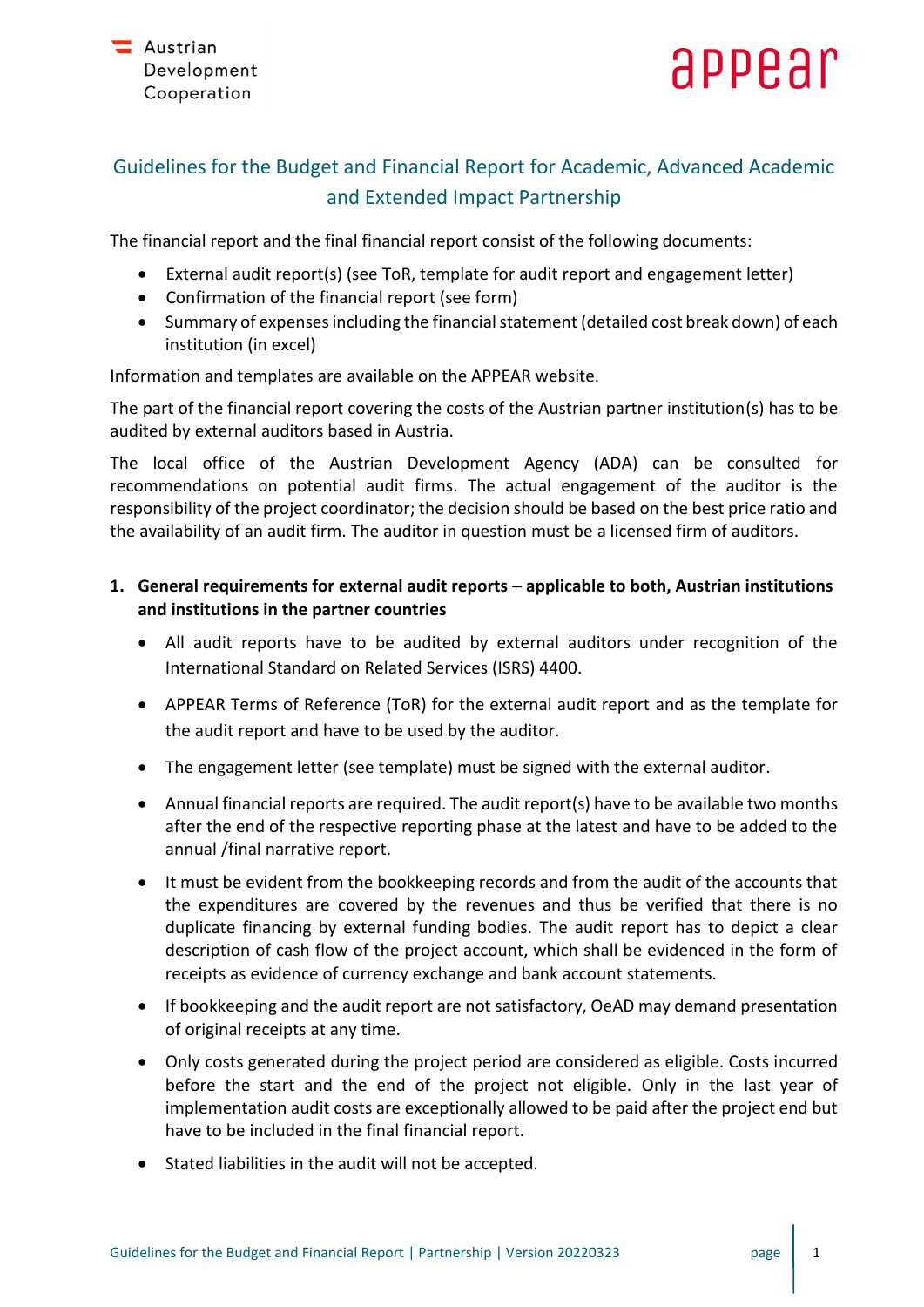



- The final instalment (5% of the budgeted costs) will only be paid after the approval of the final report. Therefore, it might be necessary for the participating institutions to prefinance some of the expenses in the final year.
- In case the entire budget is not used up by the end of the project, the remaining amount has to be refunded to the OeAD.
- The audit report has to be structured according to the budget categories and the respective budget items within the categories outlined in the budget sheet of the application form (staff costs, travel and subsistence, equipment and material, dissemination, and other costs).
- A draft of the audit report has to be sent to the APPEAR Office via email. After assessment of the draft, the APPEAR Office will inform the respective institution if a revision is needed. Only after confirmation of the APPEAR Office, the audit report can be finalized.
- The audit report has to be bound and pages need to be numbered. The audit report with original signatures on every page has to be submitted in hardcopy to the APPEAR Office.

# **2. General provisions for invoices and documents – applicable to both, Austrian institutions and institutions in the partner countries**

Documents submitted to an external audit firm have to take the following points into account:

- All expenses have to be supported by invoices.
- All invoices have to be issued either in German or in English. If this is not possible a translation of the invoice's content has to be provided.
- An invoice absolutely has to contain the following:
	- Name and address of the issuer of the invoice (bill)
	- Place and date of issue
	- Invoice number
	- Exact specification of the object purchased or of the service
	- Currency, amount, and tax, if any
	- VAT number
	- Balancing endorsement (= endorsement confirming that the bill has been duly paid; this can also be proved by submission of a confirmation of the money transfer / statement of account).
- Foreign currency: You have to show a currency exchange confirmation which presents the exchange rate. This exchange rate (with the date of the currency exchange confirmation or receipt on your bank account) has to be applied to the respective expenses.
	- Eligible receipts for the exchange rate are:
		- Currency exchange receipt
		- Credit card statement
		- Bank statement
	- Online currency converter such as OANDA, EZB, etc. will not be accepted.
	- If such a currency exchange confirmation or bank receipt is missing, the invoice amount shall be converted at the exchange rate defined by the Austrian Ministry of Finance for the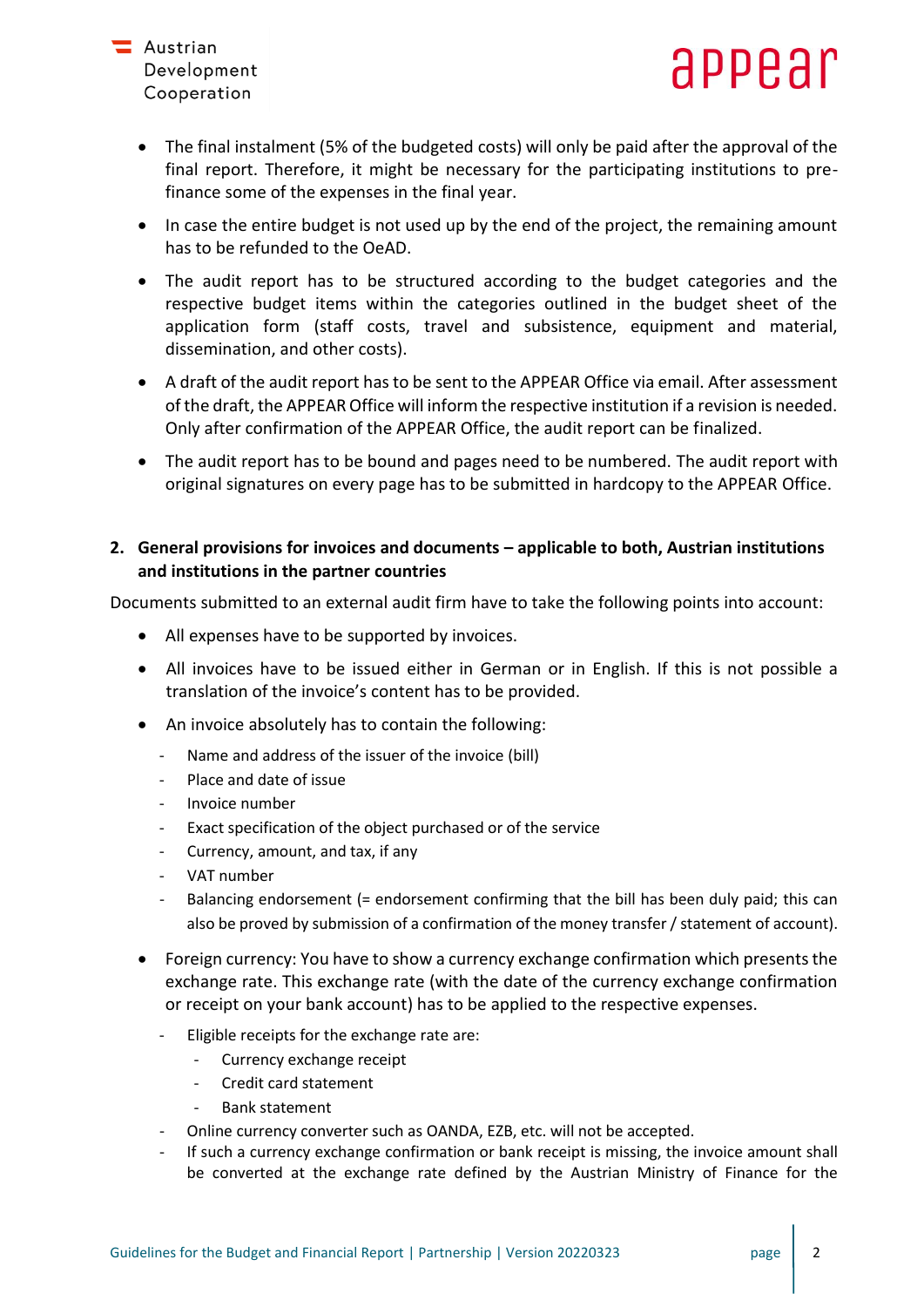

respective foreign currency for the month in which the expenditure was made, minus a 25% deduction.

• VAT shall not be covered unless the institution can show that according to national legislation the recovering of VAT is not possible.

# **3. Budget reallocation**

Transfers between the different budget categories are accepted to a maximum of 10% of the amount under the condition that the total budget of the project is not exceeded.

Planned changes in the budget have to be communicated by the project coordinating institution to the APPEAR Office in advance

- If new budget lines are added to the budget, staff changes, etc.
- In case the planned reallocation requires an amount higher than 10%

The project coordinator has to apply officially for a budget reallocation. It is required to send the budget reallocation form and an updated budget (see form on website).

# **4. Budget categories**

### 4.1. Staff costs

Staff costs are eligible for performing administrative and academic tasks which are directly necessary to the achievement of the project.

If additional, time-bound and very specific expertise is needed and e.g. experts, facilitators, workshop trainers, consultants, etc. are hired for temporary project-related work they have to be added to either the budget categories dissemination costs or other costs, depending on the nature of the assignment and the categorization in the budget.

Please note the following:

- Staff costs have to be based on local rates.
- Please specify staff cost for each institution and for each staff member in the project separately, based on local and daily rates and the actual working days required for the project.
- If applicable, please include all salary related costs, such as tax, health insurance, employer's share of contribution to taxes.
- In the framework of the annual reports a work verification for each staff member needs to be presented.
- Staff costs need to be presented separately for each staff member in the financial report (including the working days for the specific reporting period, the daily rate for each of the staff members and the function in the project).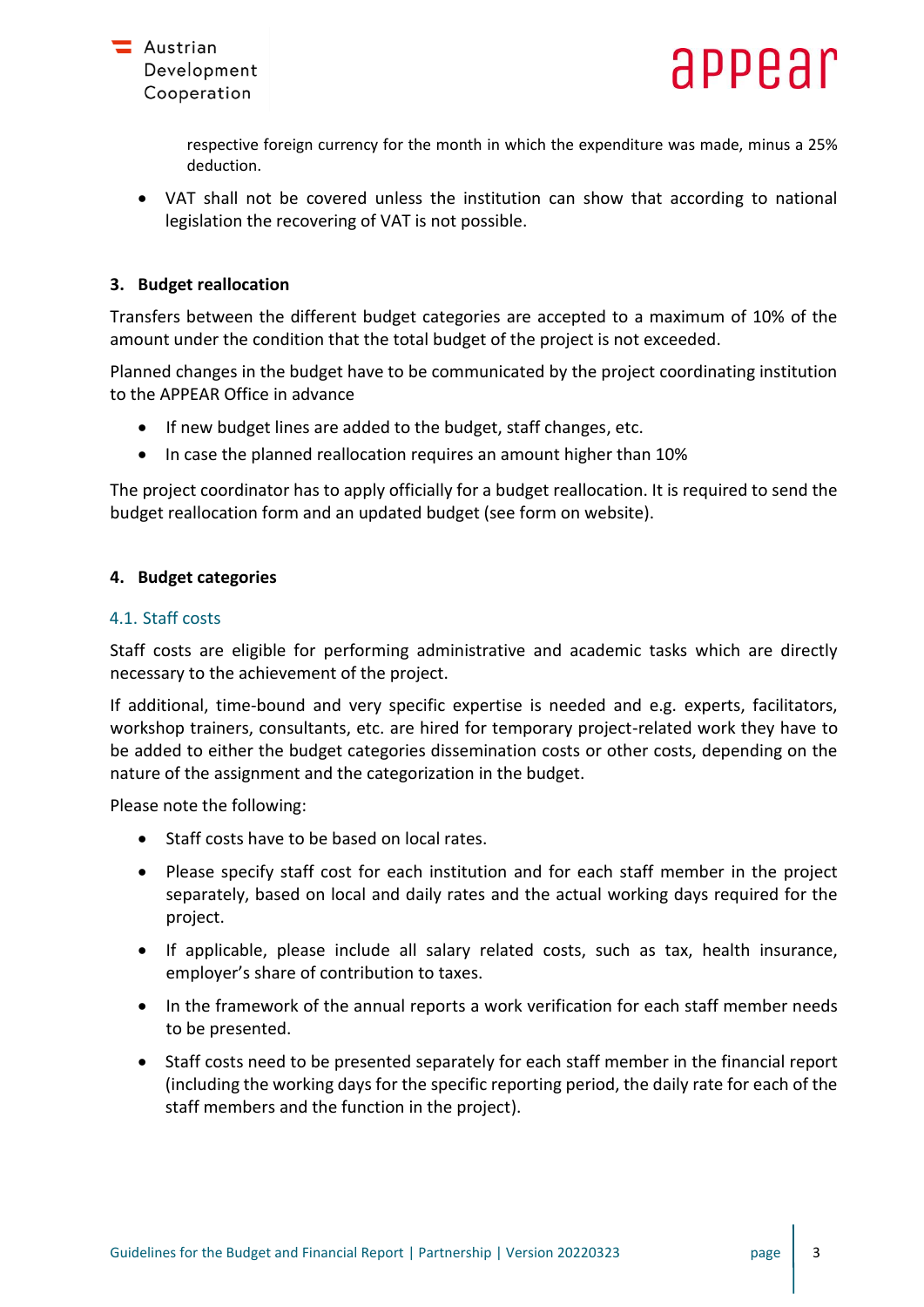

# appear

Supporting documents which have to be shown:

- Payslips (if available) and work verification for each staff member need to be presented. The work verification needs to be issued separately for each staff member by the responsible institution. It needs to be signed by the representative of the institute and the staff member and has to contain the following information:
	- project number and name
	- name of staff member
	- item/content of work done
	- working days
	- daily rate
	- amount due
	- signature of the staff member and the responsible person at the institution.

A template for the work verification is available on the APPEAR website.

# 4.2. Travel and subsistence costs

Only staff members of the project are eligible for refund of travel and subsistence costs for project specific travel. In all cases travel and subsistence costs will be calculated based on the guidelines of the 'Austrian Reisegebührenvorschrift (RGV)', the Austrian Regulation for Travel Expense Reimbursement. These can be found on the APPEAR website. The use of the columns (1, 2a, 2b, 3) depends on how the members of the institutions are categorised but must not exceed category 2b.

Please note the following:

- Travel and subsistence include international and in-country travel costs.
- Cost efficiency for travels is required, e.g. economy class for flight and train tickets.
- Purpose, date / duration of travel and numbers of days need to be presented.
- Costs and number of flights, accommodation, subsistence rates and related travel expenses such as insurance and visa need to be presented have to be specified.
- Daily rates will be reduced by meals. If no daily rates are issued, meals will be refunded up to the amount of the daily rate.
- Expenses for project partners from the target country for travel insurance and visa when travelling to Austria are eligible, and vice versa.
- Expenses for first-aid kit for Austrian project partners may only include travel vaccination and malaria-prophylaxis.
- The use of a taxi instead of public transportation in Austria requires a written explanation.
- In case a motor vehicle is rented a log-book must be kept. This log-book must clearly show, in chronological order, the number of kilometres driven on official business, the date and the purpose of the trip, the kilometre readings at the start and end, the name of the driver as well as the amounts of fuelling.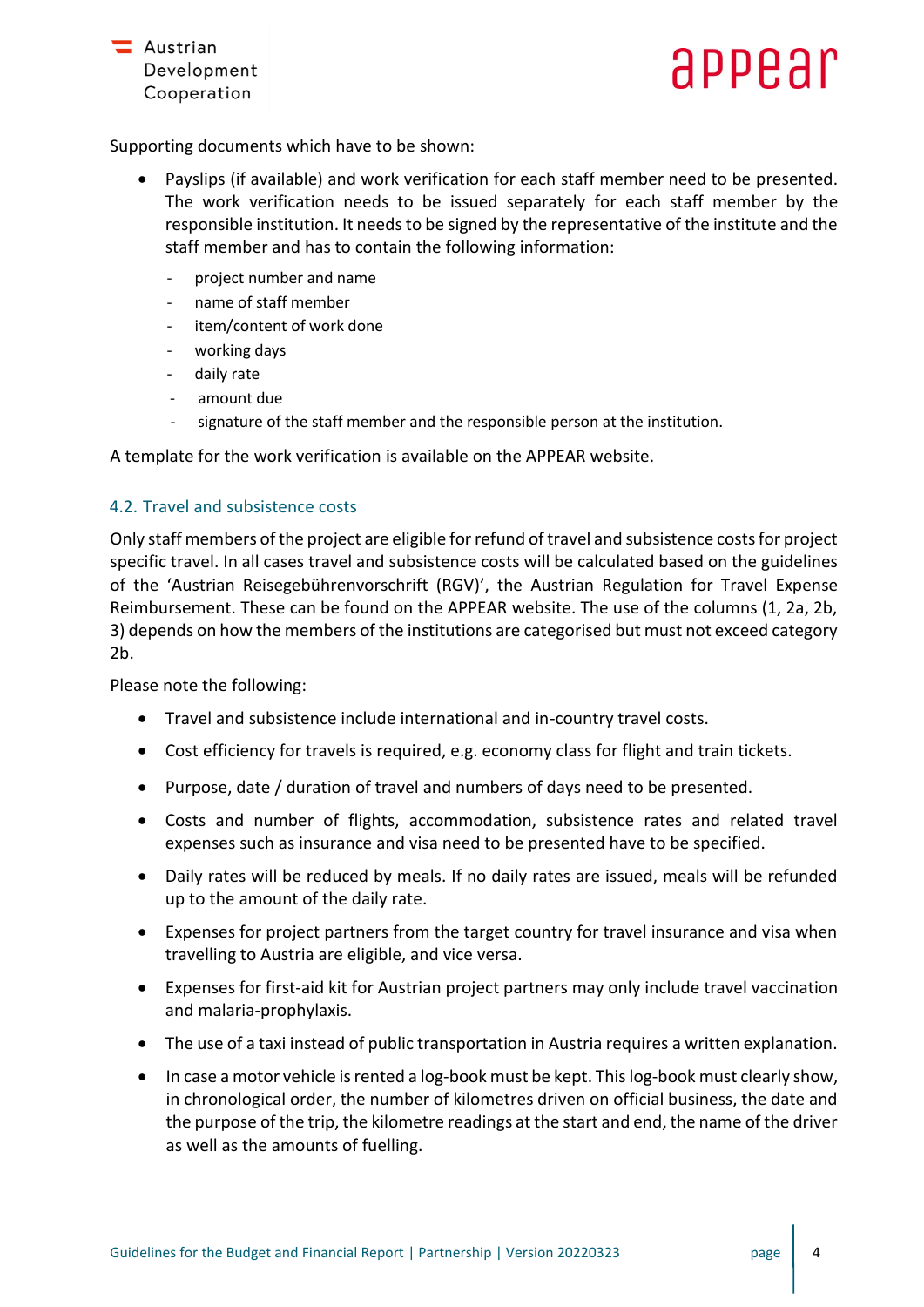# appear

# 4.2.1. Travel costs of institutions in target countries:

- The financial statement has to include the following information:
	- date
	- duration
	- name of project member
	- destination
	- summary of items, i.e. (flight ticket, visa, hotel for e.g. 5 nights, daily rates for e.g. 7 days)
- When travelling to Austria, daily rates as stated in the RGV have to be applied (see website and FAQ). Local rates as used by the respective institutions in the priority countries for travels to Austria cannot be accepted. For local and international travels the daily rates as stated in the RGV have to be used, up to category 2b.

# 4.2.2. Travel costs of Austrian partner institutions:

Supporting documents which have to be provided:

- Claim form (Dienstreiseabrechnung) for travelling expenses as issued by the higher education institution.
- All invoices mentioned in the form for travelling expenses e.g. flight ticket (including boarding passes), or any other ticket of transport (train tickets, vehicle logbook, etc.) and invoice, itinerary
- Vaccination costs, pharmacy costs for vaccines, malaria prophylaxis, etc.

### 4.3. Equipment and material costs

Eligible costs are equipment and material expenses, e.g. laboratory equipment and analyses and costs for teaching and educational material for the Non-Austrian partner institutions. Full justification must be given for its purchase and usage during the project period.

If case equipment is required for the Austrian partner institution, then it must be project specific and be handed over to the partner institution in the priority country at the end of the project. Receipt of the equipment has to be confirmed and signed by the coordinator in the priority country, in the framework of the final report.

Supporting documents which have to be shown:

• invoices for equipment and material, work contract and fee note for services, competitive bids, documentation of procurement process or services.

Eventual procedures and expenses for customs and tax payment have to be taken into account.

### 4.4. Dissemination costs

Costs related to printing and publishing (including in electronic form as well as web design and websites), cost for related services (proofreading and translation) and other forms of dissemination of the results (e.g. organisation of local workshops, conferences, dissemination events, etc.).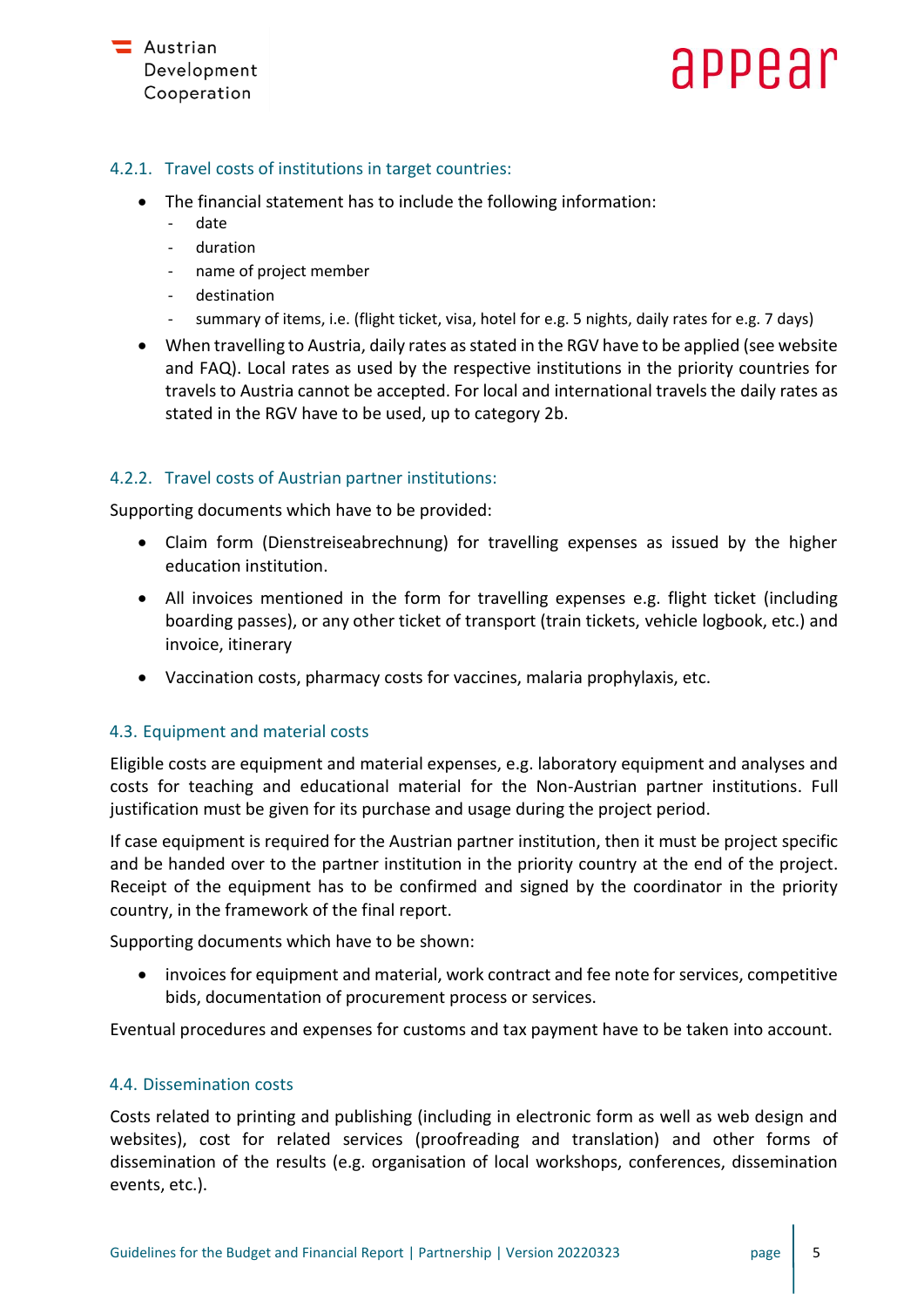

Costs for Open Access and open data publications have to be included as well in this budget category.

Supporting documents which have to be shown:

• invoices, for events: date, number of participants, headwords for expenses, i.e. venue rent, catering for e.g. 50 participants, printing costs of conference material. In case additional experts and / or staff has been hired their names, role and amount of salary has to be added as well.

### 4.5. Other costs

This section should only include costs which do not fall into the categories above, such as costs for monitoring, self-evaluation, further events that are not categorized as dissemination events such as project and stakeholder meetings, workshops, trainings, bank charges and the costs for annual audit report.

Supporting documents which have to be shown:

• invoices

Costs for  $CO<sub>2</sub>$  compensation have to be included in other costs of the Austrian partner institution.

The [carbon offsetting system](https://klimaneutralität.boku.ac.at/en/co2-kompensation/) provided by the University of Natural Resources and Life Sciences, Vienna (BOKU) has to be used. Number of flights (including destinations) will be sent to the BOKU. BOKU calculates emissions and compensation payments and sends invoice to project partners. Compensation payment for all flights, also the ones from partners in the priority country is made through the Austrian partner institution.

Supporting documents which have to be shown:

• Invoices, including project name, period, amount of flights

### 4.6. Overhead costs

All partner institutions are entitled to overhead costs. Overhead costs are granted for general administration and support costs for internal services of the institutions, directly related to the project. The total expenses for overhead costs may not exceed 10% of the total project costs and are calculated within each reporting period based on the actual and approved expenses of each partner institution. No supporting documentation is required.

### **5. Procurement of goods and services**

The following procurement regulations apply to the procurement of goods and services. Services include hiring external firms or experts for specific activities, i.e. additional expertise not covered by the participating partner institutions. These might include support for studies, case-studies, elaboration of lectures and teaching material, consultancy, etc.

In case there is only one provider / offer for the specific items or services the project coordinator needs to inform the APPEAR Office in advance, illustrate the situation in written and await official confirmation prior to proceeding with the purchase or contracting the service.